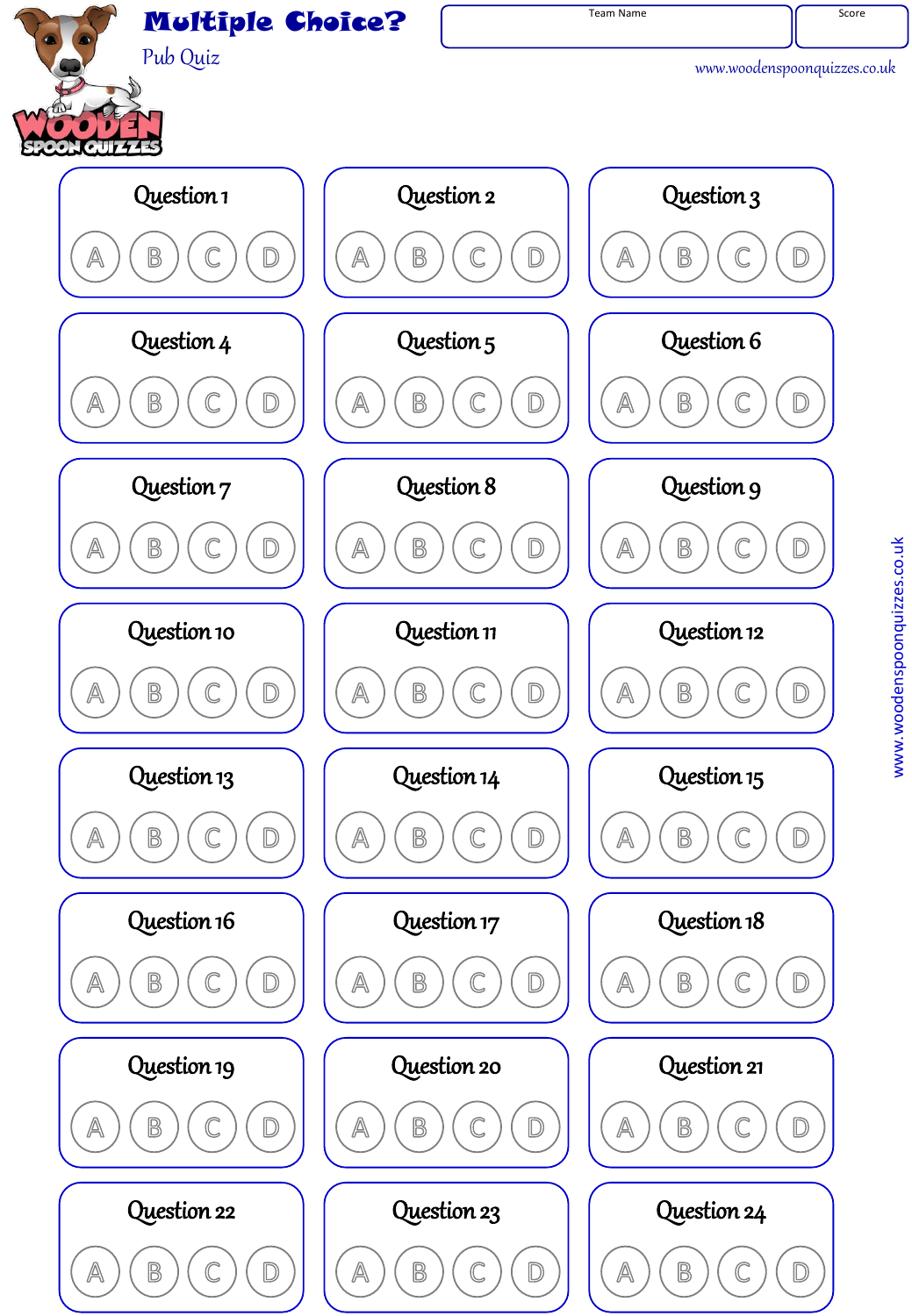



| 1. By what name is the Clavicle better known?                                                  |                                                                     |  |  |  |  |  |
|------------------------------------------------------------------------------------------------|---------------------------------------------------------------------|--|--|--|--|--|
| A Funnybone                                                                                    | <b>B</b> Neckbone                                                   |  |  |  |  |  |
| <b>D</b> Collarbone<br><b>C</b> Sillybone                                                      |                                                                     |  |  |  |  |  |
| In what year was the Good Friday Agreement signed?<br>2.                                       |                                                                     |  |  |  |  |  |
| A 1968                                                                                         | <b>B</b> 1978                                                       |  |  |  |  |  |
| C <sub>1988</sub>                                                                              | D <sub>1998</sub>                                                   |  |  |  |  |  |
| 3. How many different animals are there in the Chinese Zodiac?                                 |                                                                     |  |  |  |  |  |
| A <sub>6</sub><br>C <sub>18</sub>                                                              | <b>B</b> <sub>12</sub><br><b>D</b> 24                               |  |  |  |  |  |
| According to tradition, which creatures did Saint Patrick drive out of Ireland?<br>4.          |                                                                     |  |  |  |  |  |
| <b>A</b> Rats<br><b>C</b> Snakes                                                               | <b>B</b> leprechaun's<br><b>D</b> Pub Landlords                     |  |  |  |  |  |
| In the UK, what is the traditional theme for gifts given for a 40th wedding anniversary?<br>5. |                                                                     |  |  |  |  |  |
| <b>A</b> Ruby<br><b>C</b> Sapphire                                                             | <b>B</b> Emerald<br><b>D</b> Turquoise                              |  |  |  |  |  |
| 6.                                                                                             | In what year did David and Victoria Beckham get married?            |  |  |  |  |  |
| A 1999<br>C 2005                                                                               | <b>B</b> 2000<br>D 1995                                             |  |  |  |  |  |
| 7. Which letter in Morse Code consists of a single dot?                                        |                                                                     |  |  |  |  |  |
| A <sub>A</sub><br>C E                                                                          | <b>BC</b><br><b>D</b> G                                             |  |  |  |  |  |
| 8. What is the National flower of England?                                                     |                                                                     |  |  |  |  |  |
| <b>A</b> The Red Rose<br><b>C</b> The White Rose                                               | <b>B Tudor Rose</b><br><b>D</b> Tudor Rose and Pomegranate          |  |  |  |  |  |
| 9. In what year did Amelia Earhart disappear over the Pacific Ocean?                           |                                                                     |  |  |  |  |  |
| A 1937<br>C <sub>1957</sub>                                                                    | <b>B</b> 1947<br>D <sub>1967</sub>                                  |  |  |  |  |  |
| 10. In fashion, what does DKNY stand for?                                                      |                                                                     |  |  |  |  |  |
| A Don't Know New York<br><b>C Donna Karan New York</b>                                         | <b>B</b> Definitely Known New York<br><b>D</b> Donna Klein New York |  |  |  |  |  |
| 11. What is the name of Morticia's husband in The Addams Family?                               |                                                                     |  |  |  |  |  |
| <b>A</b> Fester<br>C Lurch                                                                     | <b>B</b> Pugsley<br><b>D</b> Gomez                                  |  |  |  |  |  |
| 12. At which fast-food restaurant chain would you find the Whopper?                            |                                                                     |  |  |  |  |  |
| <b>A</b> McDonalds                                                                             | <b>B</b> Burger King                                                |  |  |  |  |  |

**C** Wimpy **D** Subway